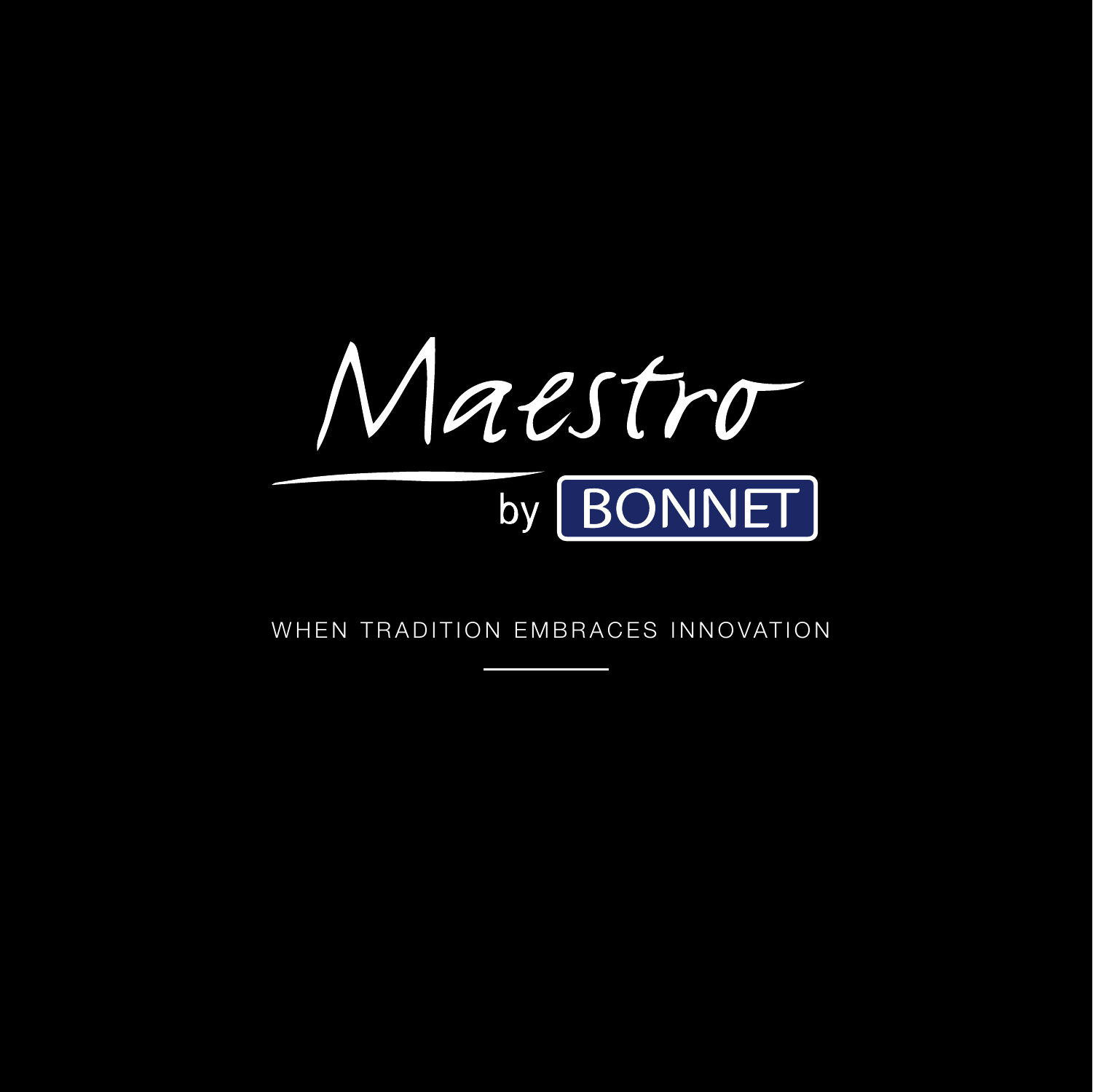

# *" DETAILS MAKE PERFECTION, AND PERFECTION IS NOT A DETAIL."*

Leonardo Da Vinci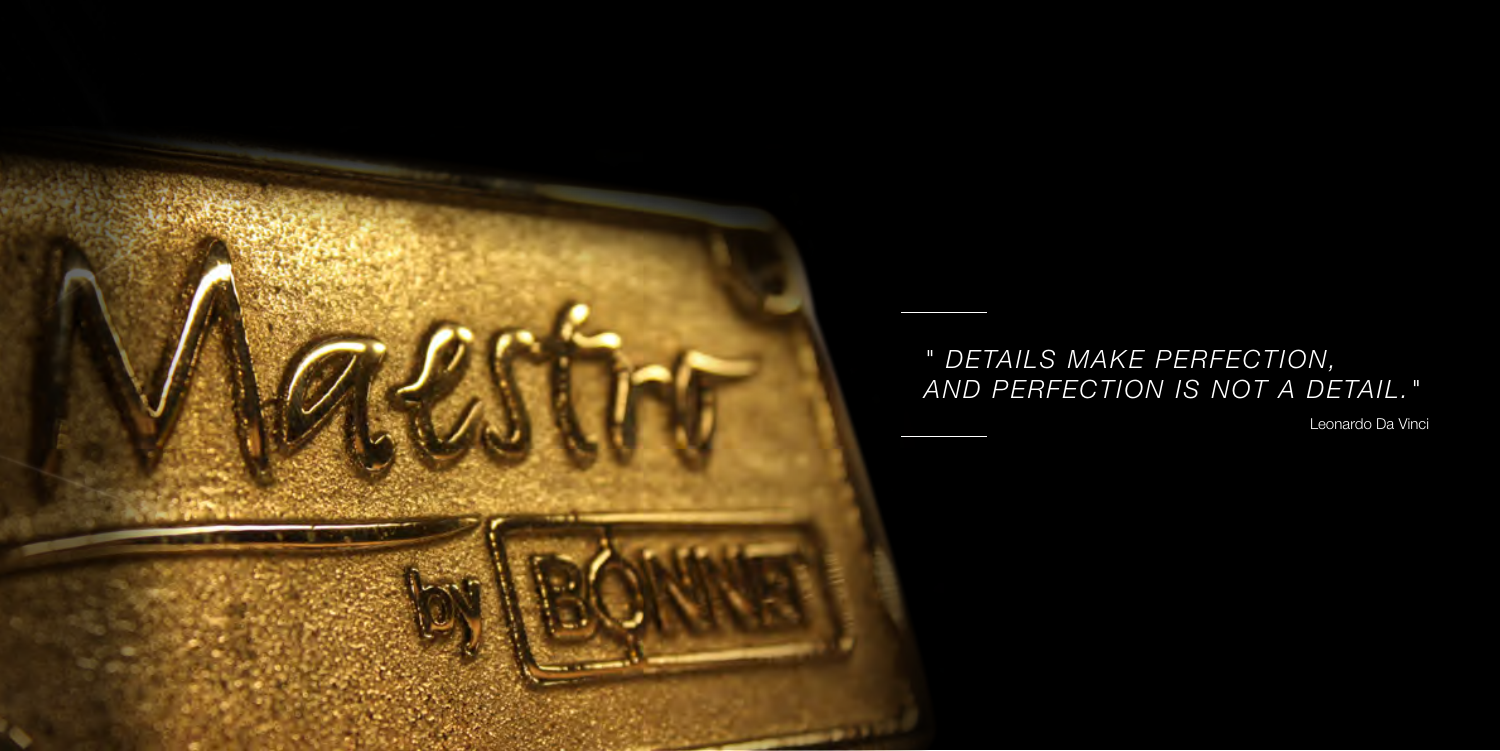

## INNOVATION AND PERFORMANCE

Maestro designers developed a strong know-how in building premium cooking suites and use the most reliable components and construction techniques, unparalleled in the market.

To achieve the best cooking results, Maestro offers a large range of high-end quality equipment, ensuring optimum performance in your kitchen.



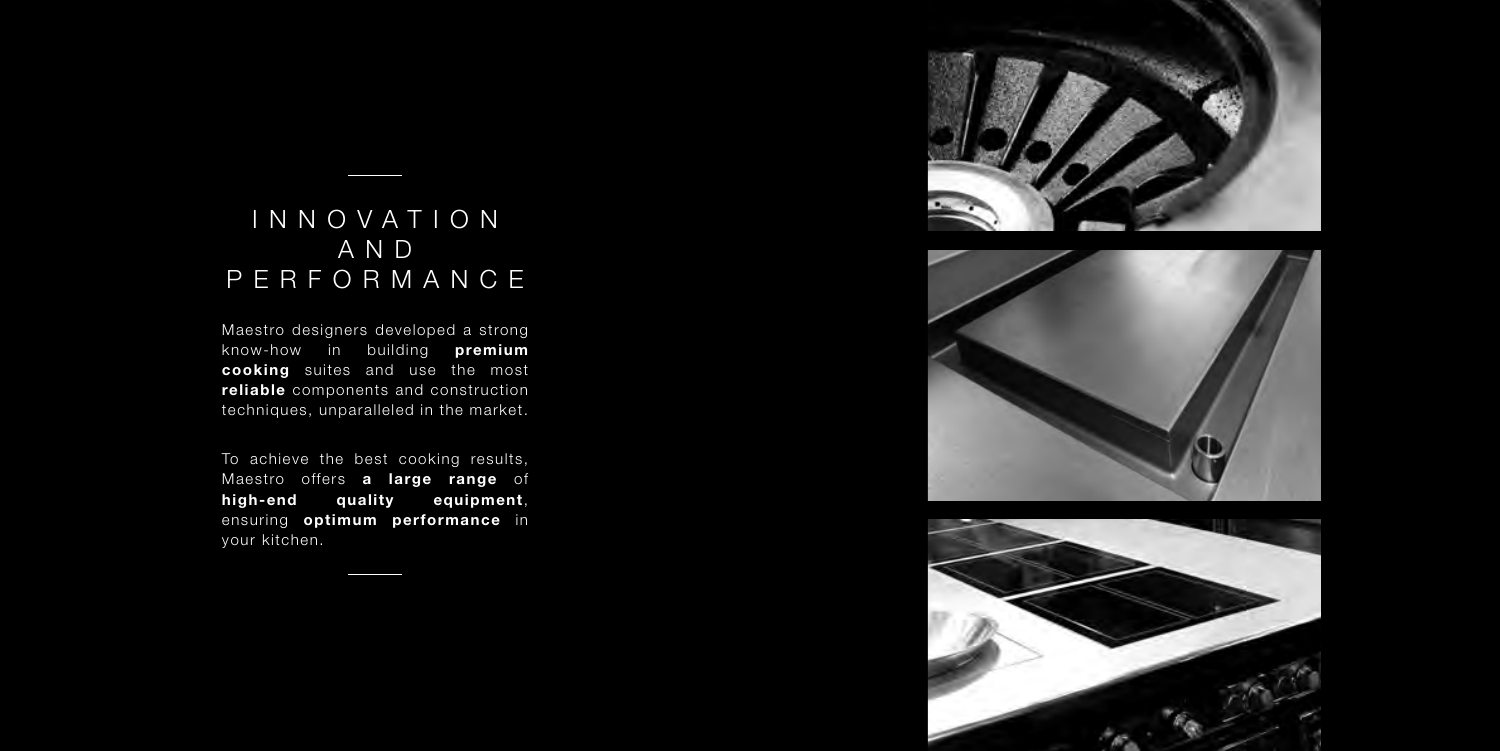

# CUSTOMISATION AND UNIQUENESS

We are creating Maestro according to your aspirations and personality.

Each Maestro is a unique concentration of tradition and high technology to serve your creativity.

As a real partner, Maestro remains flexible to include whatever equipment you may require, in the enamel color and design that best fit into your kitchen.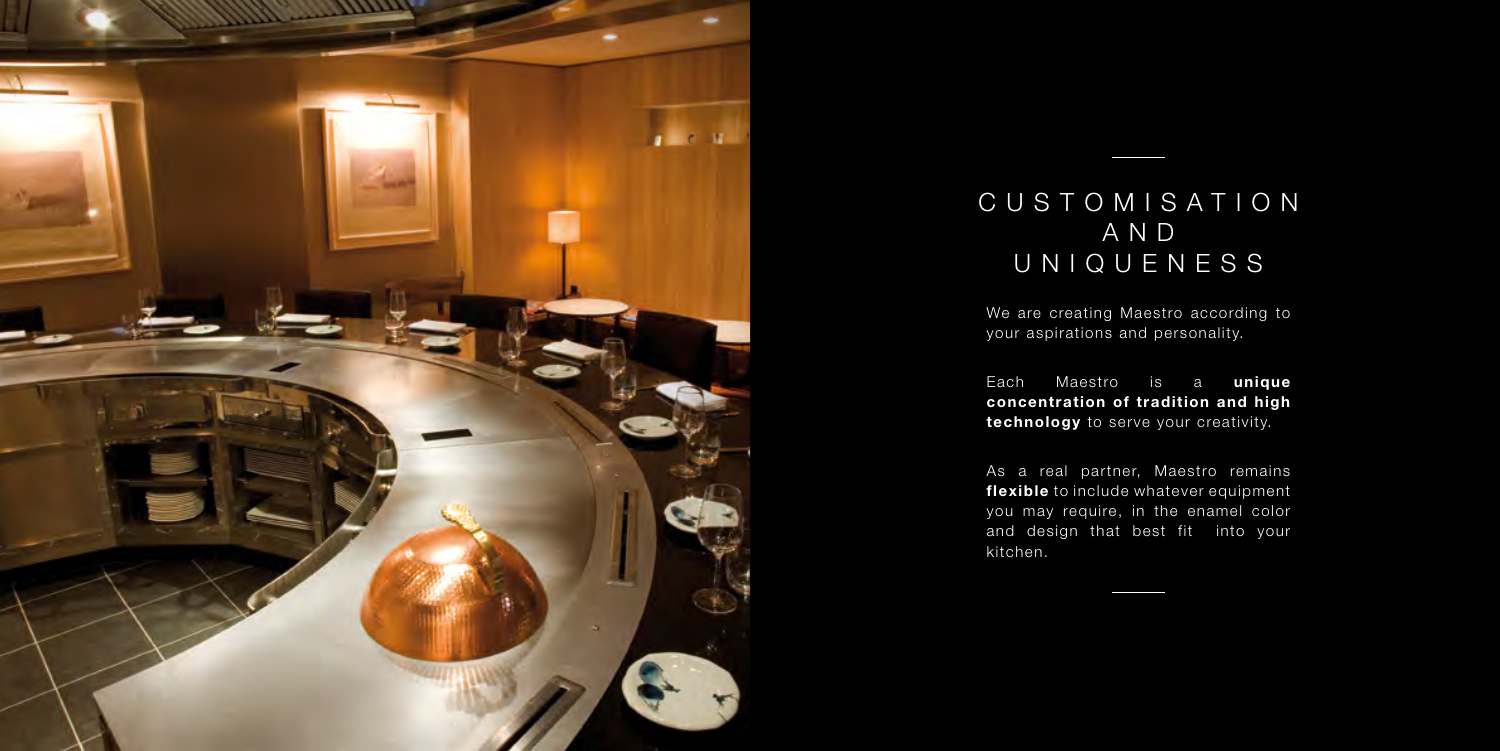#### I N N O V A T I O N, PERFORMANCE A N D UNIQUENESS

As the Maestro cooking range, the Maestro Classic Solution embraces innovation and high-end quality equipment to serve performance and **excellence**, required by the most demanding chefs.

## **AESTHETICS** AND ERGONOMICS

As each chef's aspiration and philosophy are unique, each Maestro Classic Solution is customized. We make your dreams our specifications.

In an attempt to create **visual** consistency in your kitchen, Maestro focuses on developing the Maestro Classic Solution : Maestro cooking suite and kitchen environment with the same appearance, ensuring **aesthetics** and ergonomics for the best enjoyable kitchen experience.



# MAESTRO CLASSIC SOLUTION

When Maestro Premium suites expertise extends to the whole kitchen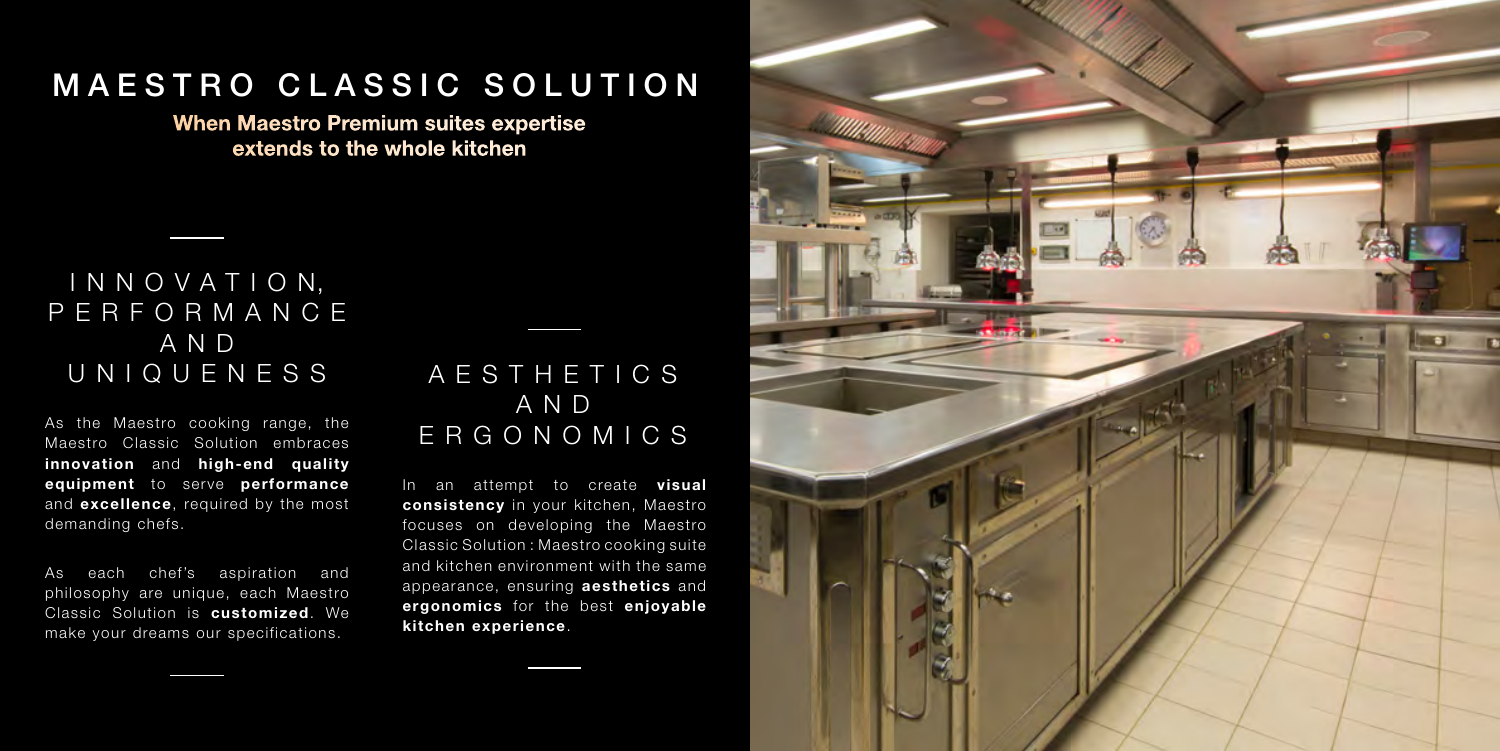## DECORATION A N D AESTHETICS

Every Maestro could be decorated with stainless steel or enamel front panel, with finished brass or nickelled for an aesthetic kitchen design.



# TECHNICAL DESCRIPTION

Innovation serving high performance

#### MONOBLOC TUBULAR CHASSIS

Chassis in 40x20 and 50x20mm stainless steel tube with tubular cross bracing.

3 M M C H R O M E T I T A N I U M STAINLESS STEEL TOP

In Maestro, gas version, a secondary steel under-layer ensures rigidity and uniform temperature distribution.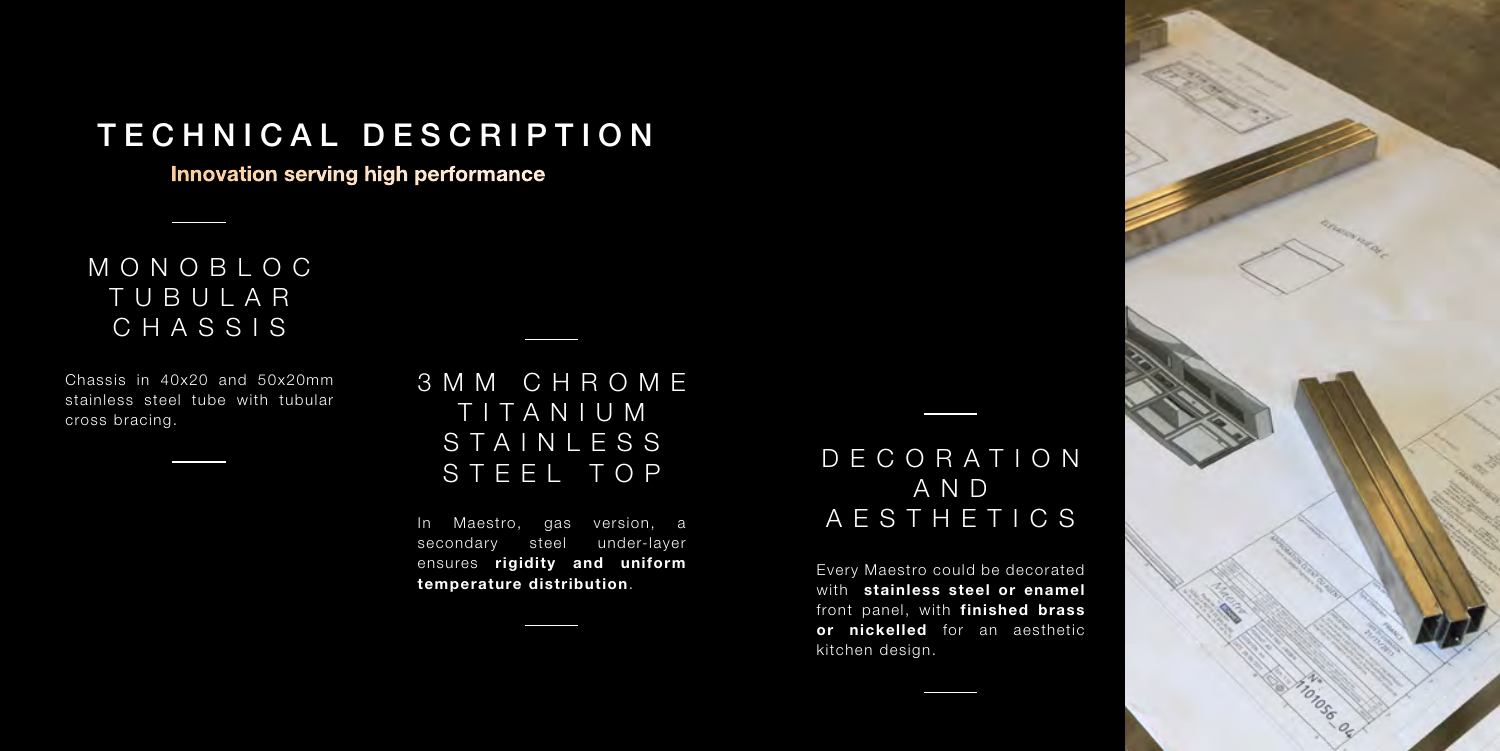## SOLID TOP INDUCTION

## P A T E N T E D H O R I Z O N T A L F L A M E B U R N E R S ON WATERBATH

- High efficiency
- Removable burner cantilevered
- Water bath with drain connection
- Double heating zone
- **•** Efficient heating
- Accurate temperature regulation
- High versatility
- Low heat generation
- **1** Ideal for Cold Maestro suites





# H I G H - E N D QUALITY EQUIPMENT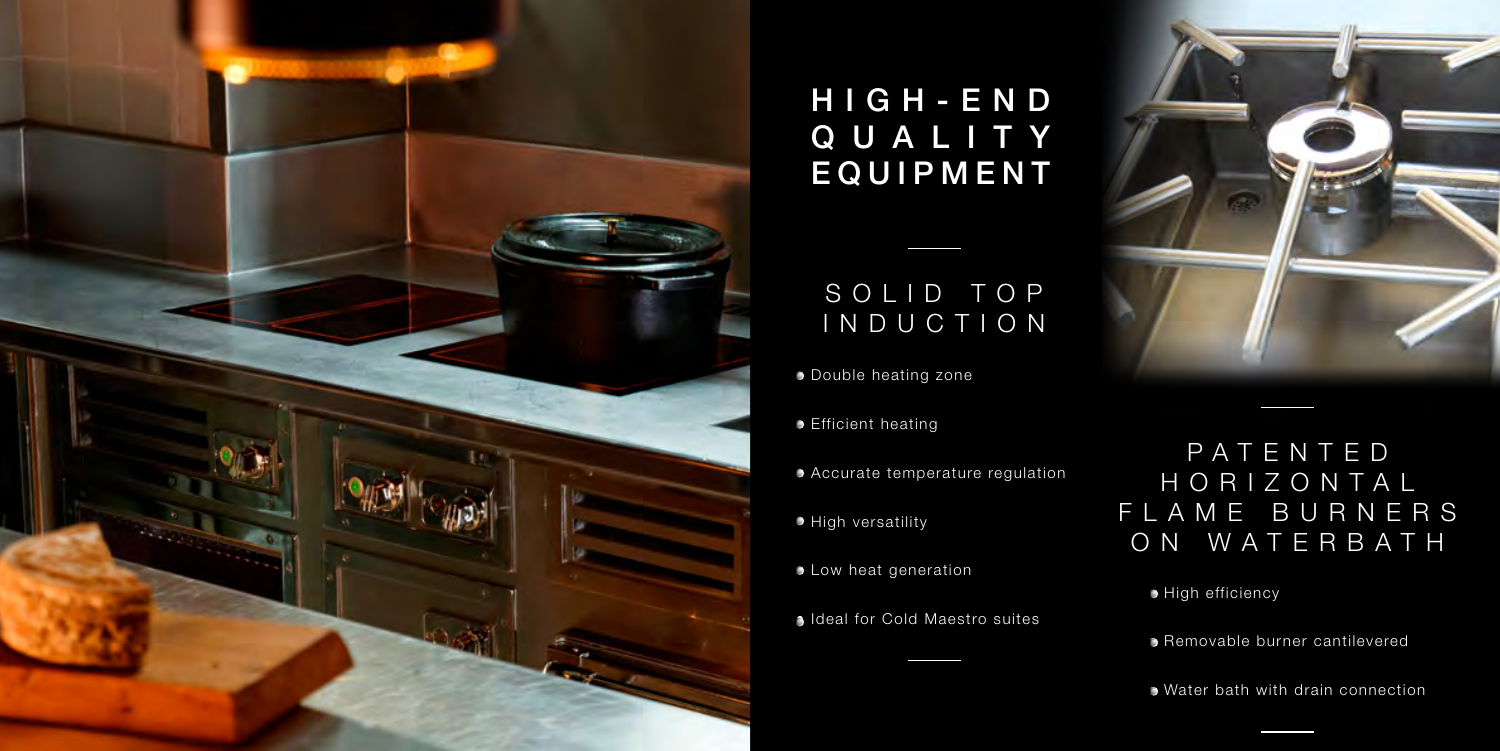*MAESTRO by BONNET INTRODUCE SERENITY IN YOUR KITCHEN*